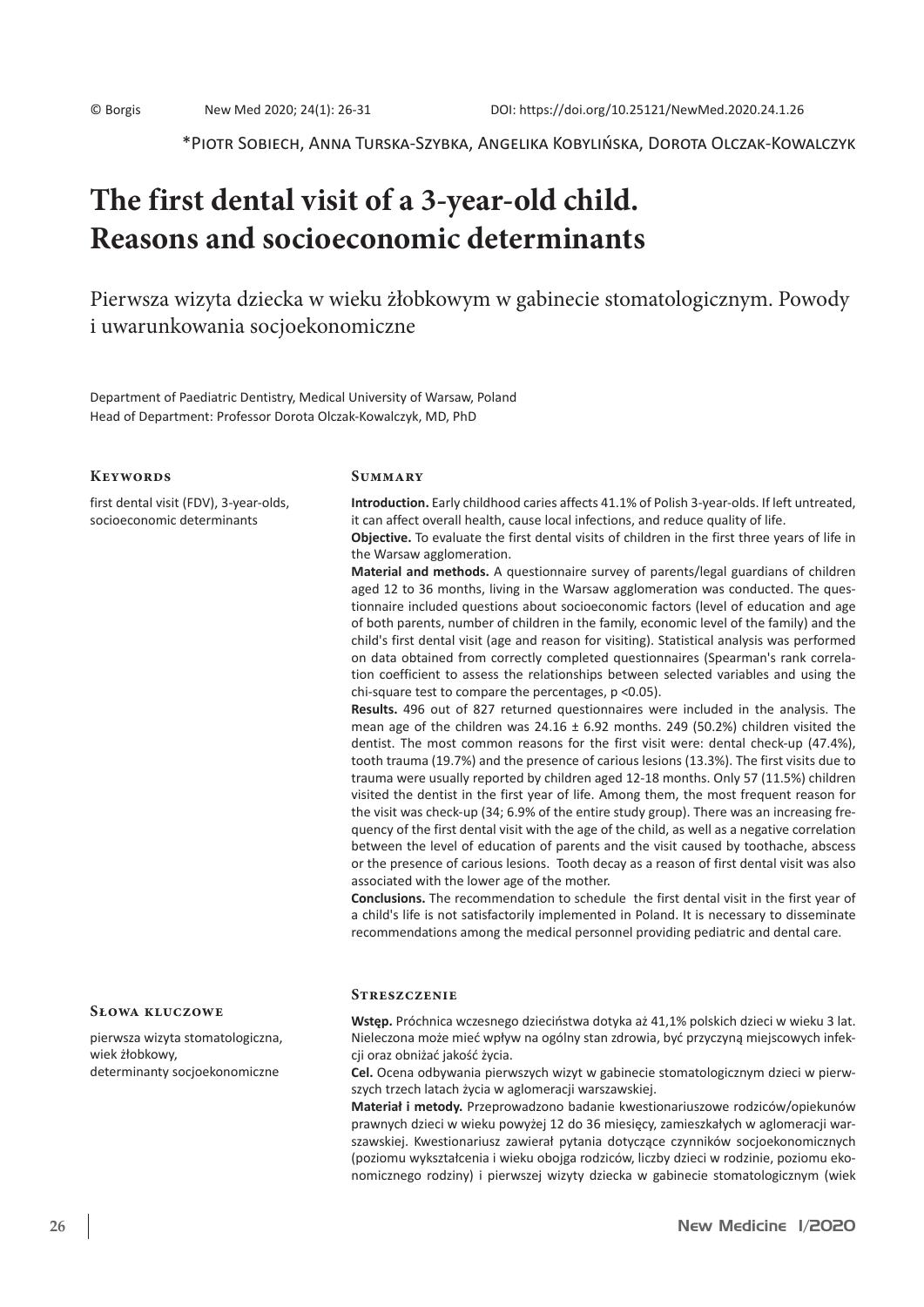i powód jej odbycia). Analizie statystycznej poddano dane z prawidłowo, kompletnie wypełnionych kwestionariuszy (współczynnik korelacji rang Spearmana w celu oceny powiązań między wybranymi zmiennymi oraz z użyciem testu chi-kwadrat do porównania udziałów procentowych, p <0,05).

**Wyniki.** Do analizy włączono 496 z 827 zwróconych kwestionariuszy. Średni wiek dzieci osiągnął wartość 24,16 ± 6,92 miesiące. Wizytę u dentysty odbyło 249 (50,2%) dzieci. Najczęstszymi powodami pierwszej wizyty były: przegląd uzębienia (47,4%), uraz zęba (19,7%) i obecność ubytków próchnicowych (13,3%). Pierwsze wizyty z powodu urazu odbywały najczęściej dzieci w wieku 12-18 miesięcy. Tylko 57 (11,5%) dzieci zgłosiło się do dentysty w pierwszym roku życia. Wśród nich najczęstszym powodem wizyty było badanie kontrolne (34; 6,9% całej badanej grupy). Stwierdzono wzrastającą częstość odbywania pierwszej wizyty u dentysty z wiekiem dziecka, a także ujemną zależność między poziomem wykształcenia rodziców a wizytą spowodowaną bólem zęba, pojawieniem się ropnia lub obecnością zmian próchnicowych. Odbycie wizyty z powodu próchnicy zębów było także związane z niższym wiekiem matki.

**Wnioski.** Zalecenie odbycia pierwszej wizyty stomatologicznej w pierwszym roku życia dziecka nie jest w Polsce realizowane w zadowalającym stopniu. Konieczne jest rozpowszechnianie rekomendacji wśród personelu medycznego sprawującego opiekę pediatryczną i stomatologiczną.

# **Introduction**

Dental caries in primary teeth is characterised by high dynamics of its clinical course and a high risk of tooth destruction and pulpopathy. Untreated caries may cause pain, local and systemic infections, the need for tooth extraction, antimicrobial therapy, hospital stay, and even death (1-3). Decayed or missing teeth make it difficult to chew food and reduce the quality of child's life (4, 5).

Early Childhood Caries (ECC) is still a health issue in many countries. Its occurrence in freshly erupted teeth in the youngest children is particularly alarming. Dental caries affects up to 41.1% of Polish 3-year-olds (6). The incidence among 3-year-olds in European countries varies. Lower incidence compared to Poland was recorded in Italy (8.7%), England (11.7%), Germany (13.7%), Wales (14.5%) and Latvia (36.5%), whereas higher incidence was reported in Lithuania (50.6%) (7-13).

Early prevention of dental caries is necessary to reduce the risk of caries in the youngest children, and thus the incidence of this disease. Proper home prevention, referred to as "dental home", is of key importance (15). The Canadian Dental Association (CDA) (16), the European Academy of Pediatric Dentistry (EAPD) (17), the American Academy of Pediatric Dentistry (AAPD) (18) and the American Academy of Pediatrics (AAP) (19) recommend that the first dental visit (FDV) should take place by 12 months of age, i.e. during the eruption of the first primary teeth. Its main goals include reduction of the risk of ECC, parental education and motivation in terms of healthy behaviours, as well as application of fluoride varnish, especially in the case of high risk of caries(EAPD, AAPD, AAP).

A nationwide survey conducted in Poland in 2017 in a group of 1,638 parents/legal guardians of 3-year-olds showed that up to 52.4% of children have never been to the dentist's. More than half of children who were reported for dental appointment had their visit between 2 and 3 years of age (26.7% of the total population), while only one in 10 children had their visit in the second 6 months of life (4.6% of the total study population). Unfortunately, carious lesions and dental pain were the reason for the visit in up to 16.3 and 2.4% of children, respectively (6).

#### **Aim**

The aim of this paper was to assess reporting for the first dental visit among 3-year-olds in Warsaw.

#### **Material and methods**

We conducted a questionnaire study among parents/ legal guardians invited to participate in a programme assessing oral health and tooth eruption in children in the Department of Paediatric Dentistry, Medical University of Warsaw between 2010 and 2017. The study was approved by the Bioethics Committee of the Medical University of Warsaw (No. KB/221/2009).

The inclusion criteria for parents/legal guardians included a written consent to participate in the study, child's age between > 12 to 36 months, residence in Warsaw (≤ 20 km from Warsaw). The questionnaire included questions on socioeconomic factors (parental age and education level, number of children in the family, family's financial status) and the child's first dental visit (age and reason). The questionnaire was checked and verified after a pilot study among 20 parents reporting their children for a routine check-up.

Properly completed questionnaires with all questions answered were included in the final analysis. The obtained data were analysed statistically using the Spearman rank correlation coefficient to assess the relationships between selected variables, and the chi-square test to compare percentages. A p-value < 0.05 was considered statistically significant.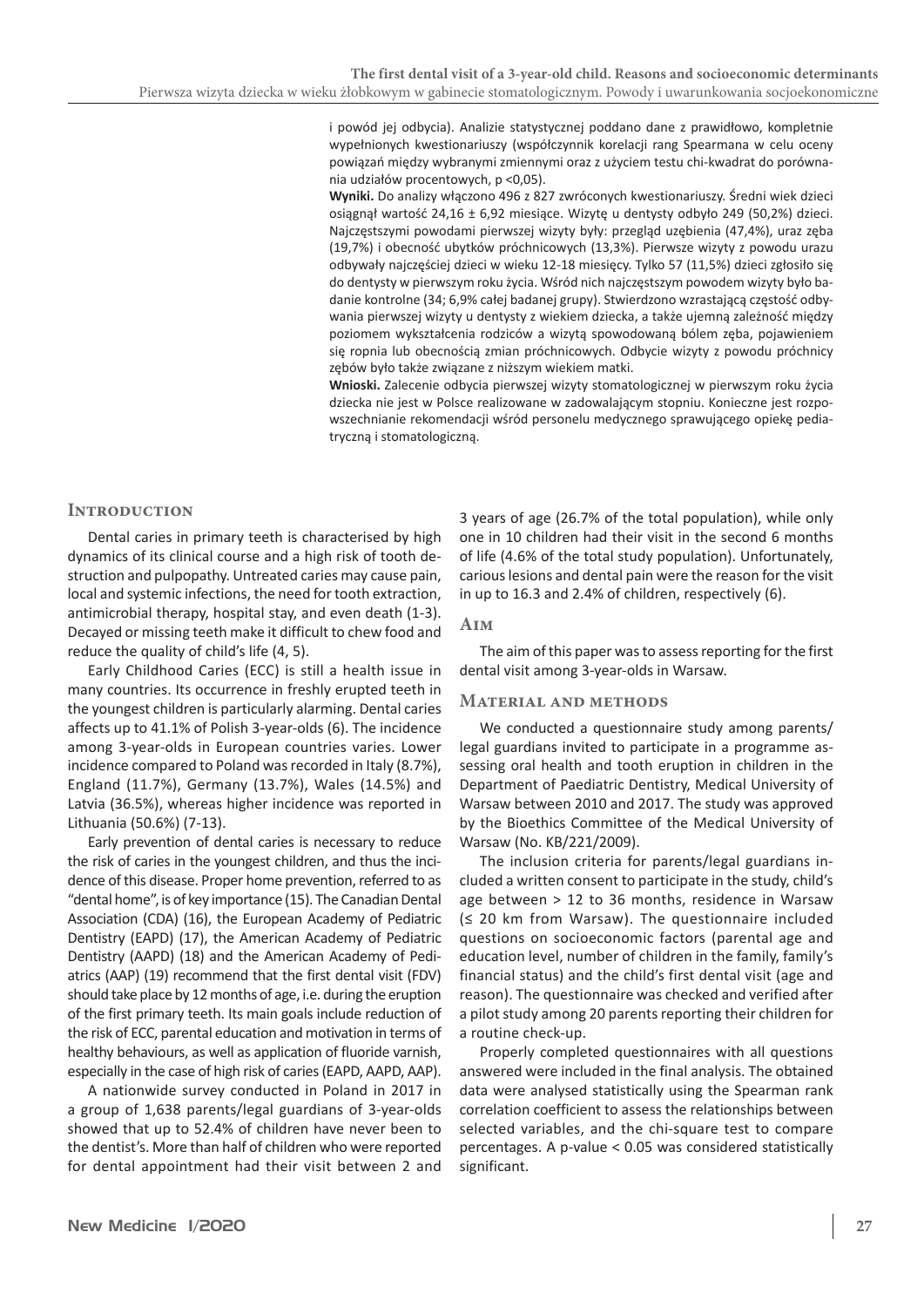# **Results**

Out of 827, a total of 496 questionnaires properly completed by parents/legal guardians of children aged between 12 and 36 months (105 children aged ≤ 18 months, 129 children aged > 18 to 24 months, 133 children aged > 24 to 30 months, and 129 children aged > 30 to 36 months) were included in the final analysis. Mean age was  $24.16 \pm 6.92$  months. The exclusion of 331 questionnaires was due to missing answers to any of the questions or child's age < 12 or > 36 months. The characteristics of parents/legal guardians is presented in table 1. The number of children in the family ranged from 1 to 4 (mean  $1.63 \pm 0.71$ ).

A total of 249 (50.2%) children in the study group visited the dentist. The frequency of dental appointments increased with the age of children (tab. 2). Dental checkup was the most common reason for dental visit (118 respondents, 23.8% of the study group), followed by dental injury and carious lesions (tab. 3). Other reasons included dental pain accompanied by fistula or abscess ( $n = 2$ ), dental discolouration ( $n = 17$ ), delayed tooth eruption (n = 6), gingival lesions accompanying tooth eruption ( $n = 5$ ), incorrect alignment of teeth ( $n = 4$ ), foetal teeth ( $n = 2$ ), mucosal lesions ( $n = 1$ ), and abnormal shape of the tooth ( $n = 1$ ). The frequency of check-up visits increased with child's age. First visits due to an injury were most common among children aged 12-18 months. Other reasons, such as problems associated with tooth eruption in 4/33 (12.1%) cases, were also most commonly reported in this age group.

Only 57 (11.5%) children were reported for a dental visit in the first year of life (tab. 2). Dental check-up was the most common reason for dental appointment in the first year of life (34; 6.9% of the total study group). Other children were reported for the visit due to health issues (fig. 1). In addition to dental injuries and evident carious lesions, other reported health-related reasons included oral mucosa **Tab. 1.** Socioeconomic characteristics of parents/legal guardians

| <b>Parameters</b>                                  | Number N (%)    |             |  |
|----------------------------------------------------|-----------------|-------------|--|
|                                                    | $\leq$ 25 years | 43 (8.7%)   |  |
| Maternal age                                       | $26-35$ years   | 364 (73.4%) |  |
|                                                    | $\geq$ 36 years | 89 (17.9%)  |  |
| Paternal age                                       | $\leq$ 25 years | 21 (4.2%)   |  |
|                                                    | $26-35$ years   | 329 (66.3%) |  |
|                                                    | $\geq$ 36 years | 146 (29.5%) |  |
| Maternal<br>education                              | primary         | 19 (3.8%)   |  |
|                                                    | secondary       | 157 (31.7%) |  |
|                                                    | higher          | 320 (64.5%) |  |
| Paternal<br>education                              | primary         | 16 (3.2%)   |  |
|                                                    | secondary       | 156 (31.5%) |  |
|                                                    | higher          | 324 (65.3%) |  |
| Maternal<br>self-assessment<br>of financial status | low             | 8 (1.6%)    |  |
|                                                    | average         | 234 (47.2%) |  |
|                                                    | high            | 254 (51.3%) |  |

lesions ( $n = 1$ ), impaired tooth eruption ( $n = 4$ ), dental discolouration ( $n = 3$ ), foetal teeth ( $n = 1$ ), incorrect alignment of teeth ( $n = 1$ ), dental pain ( $n = 1$ ) and abnormal shape of the tooth  $(n = 1)$ .

Spearman's correlation analysis confirmed the increasing frequency of FDV with the child's age (tab. 4). It also showed a negative correlation between parental education level and a visit due to dental pain, abscess or carious lesions. Visits due to dental caries were also associated with lower maternal age.

**Tab. 2.** The frequency of dental appointments and child's age at FDV in the total study population and age subgroups

| Age            | <b>Visit</b><br>N(%)  | Age at first visit<br>$mean \pm SD$ | Visit in the first year of life<br>$N(\%)$ |
|----------------|-----------------------|-------------------------------------|--------------------------------------------|
| $12-18$ months | 33/105<br>$(31.4\%)$  | $13.32 \pm 3.63$                    | 18/105<br>$(17.1\%)$                       |
| $19-24$ months | 59/129<br>$(45.7\%)$  | $15.74 \pm 4.80$                    | 16/129<br>$(12.4\%)$                       |
| $25-30$ months | 77/133<br>$(57.9\%)$  | $20.33 \pm 7.18$                    | 17/133<br>(12.7%)                          |
| $31-36$ months | 63/129<br>$(48.8\%)$  | $22.58 \pm 7.02$                    | 6/129<br>$(4.6\%)$                         |
| Total          | 249/496<br>$(50.2\%)$ |                                     | 57/496<br>$(11.5\%)$                       |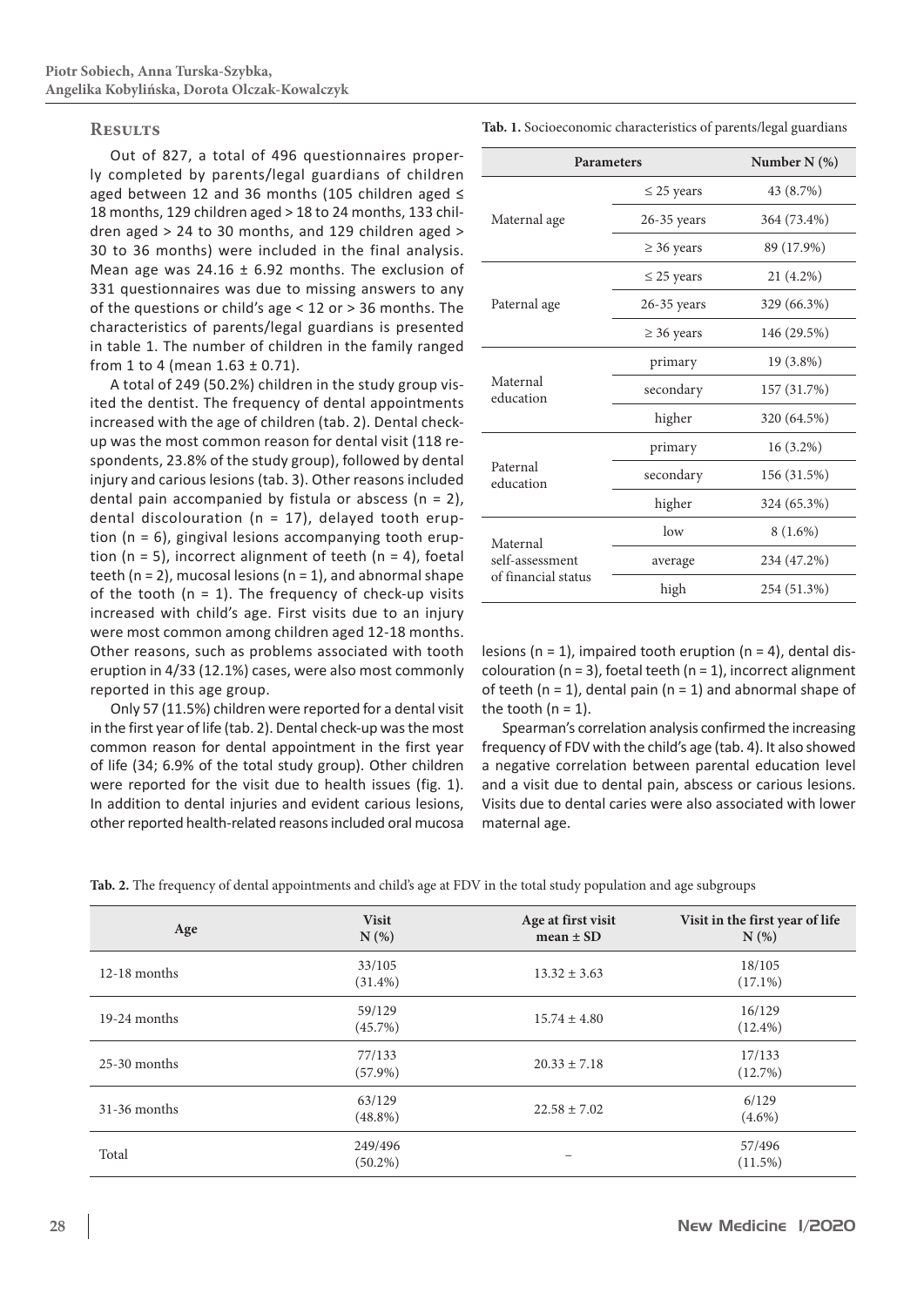| Age            | Check-up | <b>Tooth injury</b> | <b>Dental caries</b> | Other    |
|----------------|----------|---------------------|----------------------|----------|
| $12-18$ months | 9/33     | 9/33                | 3/33                 | 12/33    |
|                | 27.3%    | 27.3%               | 9.1%                 | 36.3%    |
| $19-24$ months | 24/59    | 11/59               | 9/59                 | 15/59    |
|                | 40.7%    | 18.6%               | 15.3%                | 25.4%    |
| $25-30$ months | 47/77    | 9/77                | 9/77                 | 12/77    |
|                | 61.0%    | 11.7%               | 11.7%                | 15.6%    |
| $31-36$ months | 34/63    | 14/63               | 7/63                 | 8/63     |
|                | 54.0%    | 22.2%               | 11.1%                | 12.7%    |
| p              | $0.005*$ | 0.201               | 0.824                | $0.023*$ |
| Total          | 118/249  | 49/249              | 33/249               | 49/249   |
|                | 47.4%    | 19.7%               | 13.3%                | 19.7%    |

 $^{\star}$  statistical significance p  $< 0.05$ 



**Fig. 1.** Reasons for the first dental visit in the first year of life

**Tab. 4.** Spearman's correlation coefficients between socioeconomic factors and FDV and its reason

|                    | Visit in the first<br>year of life<br>$(\leq 12$ months of age) | Dental<br>visit | <b>Reasons for FDV</b>    |          |           |                  |          |
|--------------------|-----------------------------------------------------------------|-----------------|---------------------------|----------|-----------|------------------|----------|
|                    |                                                                 |                 | dental pain<br>or abscess | injury   | check-up  | dental<br>caries | other    |
| Child's age        | $-0.082$                                                        | $0.187*$        | 0.081                     | 0.013    | $0.242*$  | 0.029            | $-0.063$ |
|                    | (0.067)                                                         | (< 0.001)       | (0.072)                   | (0.776)  | (< 0.001) | (0.525)          | (0.163)  |
| Maternal education | 0.029                                                           | $-0.048$        | $-0.119*$                 | 0.001    | 0.026     | $-0.115*$        | 0.040    |
|                    | (0.521)                                                         | (0.294)         | (0.009)                   | (0.977)  | (0.564)   | (0.011)          | (0.380)  |
| Paternal           | $-0.017$                                                        | $-0.036$        | $-0.116$                  | $-0.058$ | 0.054     | $-0.088$         | 0.003    |
| education          | (0.715)                                                         | (0.425)         | (0.011)                   | (0.205)  | (0.233)   | (0.053)          | (0.940)  |
| Financial status   | $-0.007$                                                        | $-0.044$        | $-0.051$                  | 0.018    | $-0.008$  | $-0.079$         | $-0.024$ |
|                    | (0.872)                                                         | (0.342)         | (0.272)                   | (0.701)  | (0.854)   | (0.085)          | (0.600)  |
| Maternal age       | $-0.007$                                                        | $-0.027$        | 0.054                     | $-0.044$ | 0.056     | $-0.128*$        | 0.067    |
|                    | (0.883)                                                         | $(-0.554)$      | (0.232)                   | (0.332)  | (0.214)   | (0.004)          | (0.140)  |
| Paternal age       | $-0.025$                                                        | $-0.026$        | $0.091*$                  | $-0.058$ | 0.017     | $-0.061$         | 0.052    |
|                    | (0.582)                                                         | (0.566)         | (0.045)                   | (0.202)  | (0.711)   | (0.175)          | (0.249)  |
| Number of children | 0.015                                                           | $-0.014$        | 0.074                     | $-0.050$ | 0.077     | $-0.103*$        | $-0.018$ |
| in the family      | (0.750)                                                         | (0.756)         | (0.105)                   | (0.271)  | (0.090)   | (0.023)          | (0.695)  |

 $^\star$  statistically significant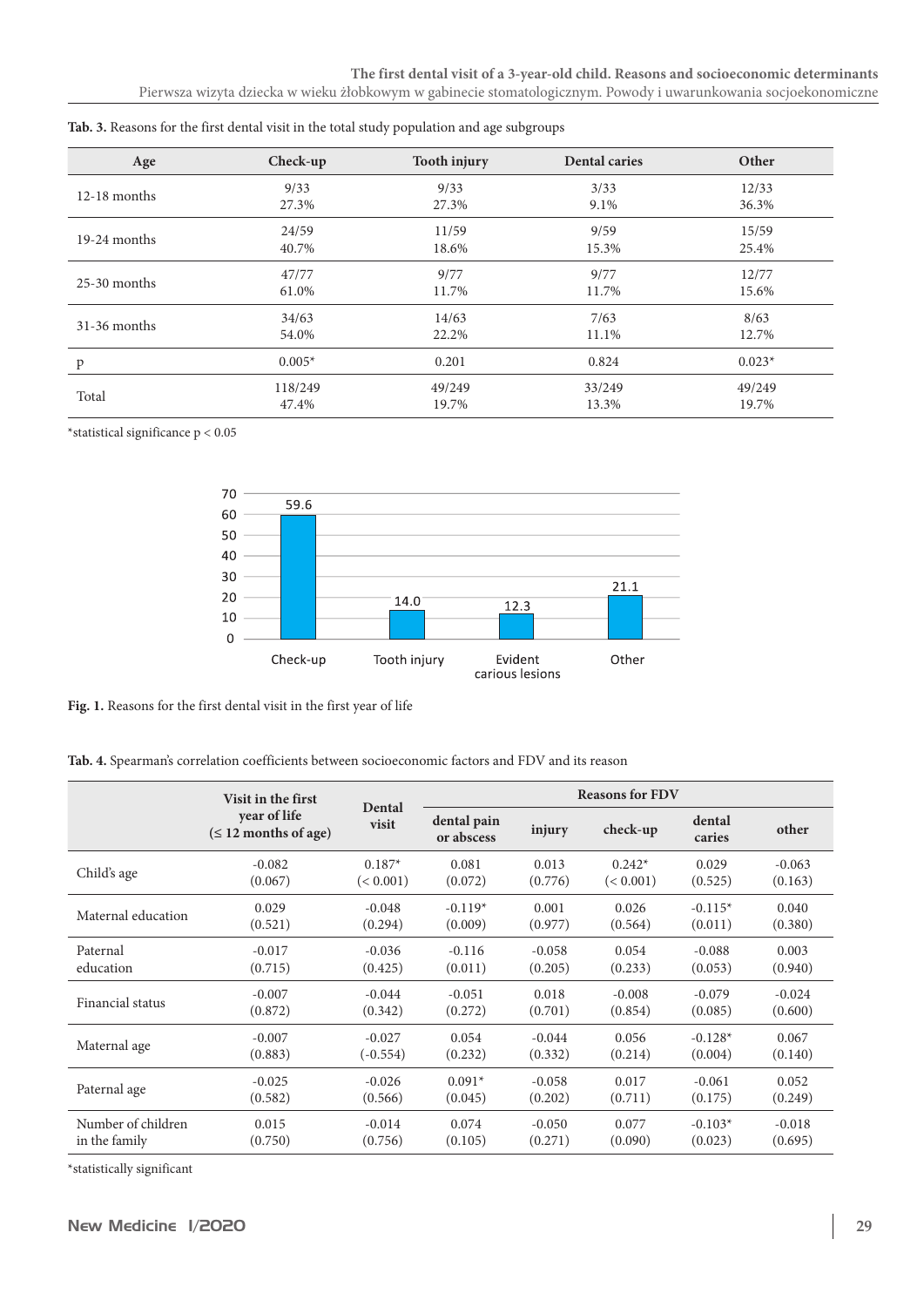# **Discussion**

The AAPD recommends that infants should be scheduled for the initial dental visit by no later than 12 months of age (15, 18). Our study showed that this recommendation was implemented in 57 (11.5%) children. Mika et al. reported such a visit for 0.63% of infants(20). Other authors also showed that Polish children are scheduled for dental appointment later than by 12 months of age. Grzesiak and Kaczmarek reported 2.7 years as the mean age of FDV (21), whereas Marcinkowska et al. (22, 23) and Mika et al. (20) reported 2.9 years and 3.79 years. Similar observations were reported in the United States (24, 25) and Bulgaria (26), where 2 and 1.73% of children were scheduled for their first visit by the age of 12 months.

A total of 249 (50.2%) 3-year-olds in the study group visited the dentist. Similar findings were reported in epidemiological studies conducted by the Ministry of Health (more than 60% of children aged 3 years have never been to the dentist) (6) and by Mika et al. – 27.51% of children aged ≤ 3 years were reported for the visit (20). Nainar and Straffon investigated children younger than 3 years from Iowa (USA) and reported that only 44% of them visited the dentist (24). Savage et al. found that in North Carolina (USA) 73% of children under 5 years had never been to the dentist (27). In India, Meera et al. found that only 8.52% of children visited the dentist by the age of 3 years (28). Ghimire et al. found that only 7% of children were younger than 3 years(29) compared to 32.2% reported by researchers from Saudi Arabia (30).

In our study, the frequency of visits increased with the age of children, which is consistent with reports of other

researchers (20). Most authors report treatment needs and pain as the most common reasons for the first visit (20, 26), whereas check-up and prevention (47.4%), followed by tooth injury (19.7%) and carious lesions (13.3%) were the most common reasons in our study. This may be due to the age criterion ( $\leq$  3 years) compared to other studies, which included older children (20, 26, 30). Similar percentages for the reasons of first dental visit were observed in a group of children who visited the dentist by the age of 12 months.

The increasing frequency of FDVs with child's age may be explained by the lack of parental knowledge of the recommendations regarding the date of the first visit, the use of preventive services and health-promoting behaviours(proper hygiene habits and diet in the home environment), which results in dental visits for symptomatic reasons. This may be also confirmed by the observed correlation between lower parental education level and a visit due to dental pain, abscess or carious lesions, as well as a visit due to dental caries and maternal age.

A large percentage of incorrectly or incompletely completed questionnaires, which may result from the used parental self-report method, is a limitation of this study.

# **Conclusions**

The recommendation to schedule a child for the first dental visit by the age of 1 year is not satisfactorily implemented in Poland. Therefore, there is a need to disseminate recommendations to paediatric and dental medical personnel.

# **Conflict of interest Konflikt interesów**

None Brak konfliktu interesów

# **Correspondence Adres do korespondencji**

\*Piotr Sobiech Zakład Stomatologii Dziecięcej Warszawski Uniwersytet Medyczny ul. Binieckiego 6, 02-097 Warszawa, Polska tel.: +48 (22) 116-64-24 piotrsobiech@op.pl

### **References/Piśmiennictwo**

- 1. Milsom KM, Tickle M, Blinkhorn AS: Dental pain and dental treatment of young children attending the general dental service. Br Dent J 2002; 192(5): 280-284.
- 2. Pine CM, Harris RV, Burnside G, Merrett MC: An investigation of the relationship between untreated decayed teeth and dental sepsis in 5-year-old children. Br Dent J 2006; 200(1): 45-47.
- 3. Casamassimo PS, Thikkurissy S, Edelstein BL, Maiorini E: Beyond the dmft: the human and economic cost of early childhood caries. J Am Dent Assoc 2009; 140(6): 650-657.
- 4. Jackson SL, Vann WF Jr, Kotch JB et al.: Impact of poor oral health on children's school attendance and performance. Am J Public Health 2011; 101(10): 1900-1906.
- 5. Pahel BT, Rozier RG, Slade GD: Parental perceptions of children's oral health: the Early Childhood Oral Health Impact Scale (ECOHIS). Health Qual Life Outcomes 2007; 5: 6.
- 6. Olczak-Kowalczyk D (red.): Monitorowanie stanu zdrowia jamy ustnej populacji polskiej w latach 2016-2020. Ocena stanu zdrowia jamy ustnej i jego uwarunkowań w populacji polskiej w wieku 3, 18 oraz 35-44 lata w 2017 roku. Wyd. Dział Redakcji i Wydawnictw Warszawskiego Uniwersytetu Medycznego, Warszawa 2018.
- 7. Dental public health epidemiology programme. Oral heal the survey of three-year- -old children 2013. A report of the prevalence and severity of dental decay. Crown Copyright 2014; www.facebook.com/PublicHealthEngland.
- 8. In the news: Survey of 3-year-olds reveals caries levels. Brit Dent J 2014; 217(8): 390-391.